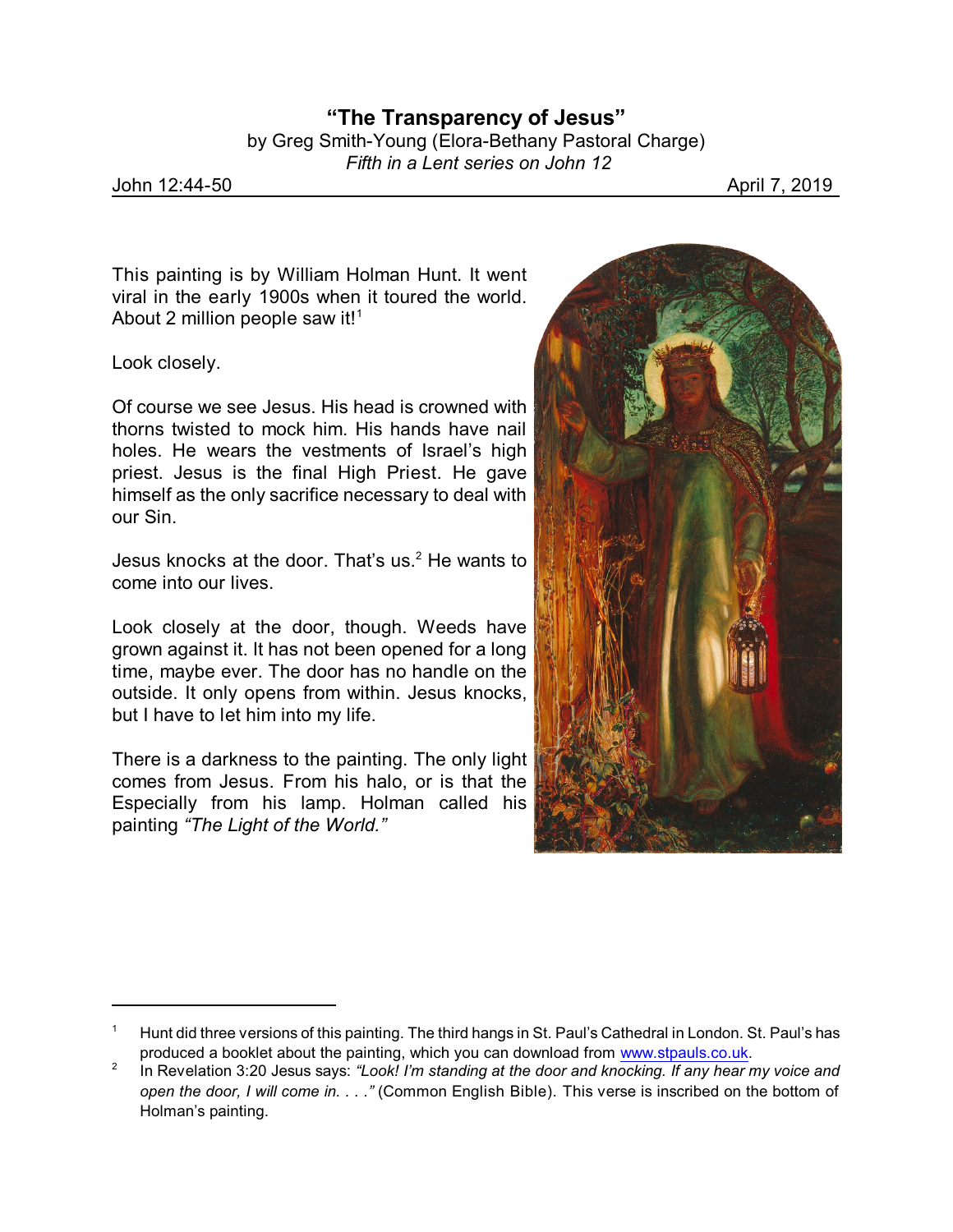We heard in the Scripture reading Jesus bringing to an end his public work. Going forward, his focus will be behind closed doors, fortifying his small (and shrinking) circle of followers for what's ahead. The next time he will be in public, Jesus will be carrying his cross through city streets.

That's ahead. Today, Jesus makes his final plea to the people: see him, believe him, receive him.

III

See Jesus because he is the Light.

Jesus is the true Light. He is genuine. He is pure. He is honest. With Jesus, there are no games, no fakery, no deceptions.

Jesus is the true Light *who has come into the world*. 3 This world God has created and is creating. This world God celebrates as profoundly good. But this is also the world twisted, tormented, suffering, sinful, hateful, violent, and cursed by Death. Still, this is the world God deeply loves.

Jesus is the true Light who has come into the world *for all people*. <sup>4</sup> He wants to shine into everyone. He is the Light for those who are tossed-aside and trampled-on. He is the Light for those who are devil-possessed and sin-enslaved. He is the Light for those who have gotten lost and given up. For those stuck on the margins of whatever the world counts as important, left to rot on the wrong side, he is their Light. Also, for those who are stuck in the centre of everything and rotting from the inside out, he is their Light too.

Jesus is the true Light who has come into the world for all people *to give life*. He gives life in its fullness. He gives life that thrives and flourishes. He gives life, a riot of colour and variety. He gives life that's a celebration. He gives life that is lasting, forever.

*"I have come as light into the world,"* Jesus cried out, *"so that everyone who believes in me should not remain in the darkness."*<sup>5</sup>

IV

See Jesus the Light. Believe in him because he is transparent to God. $6$ 

<sup>3</sup> John 1:9.

<sup>4</sup> Ibid.

<sup>5</sup> John 12:46.

<sup>6</sup> Bruner calls this Jesus' "Transparency Sermon." Frederick Dale Bruner, The Gospel of John, A Commentary (Grand Rapids: Eerdmans, 2012), 741.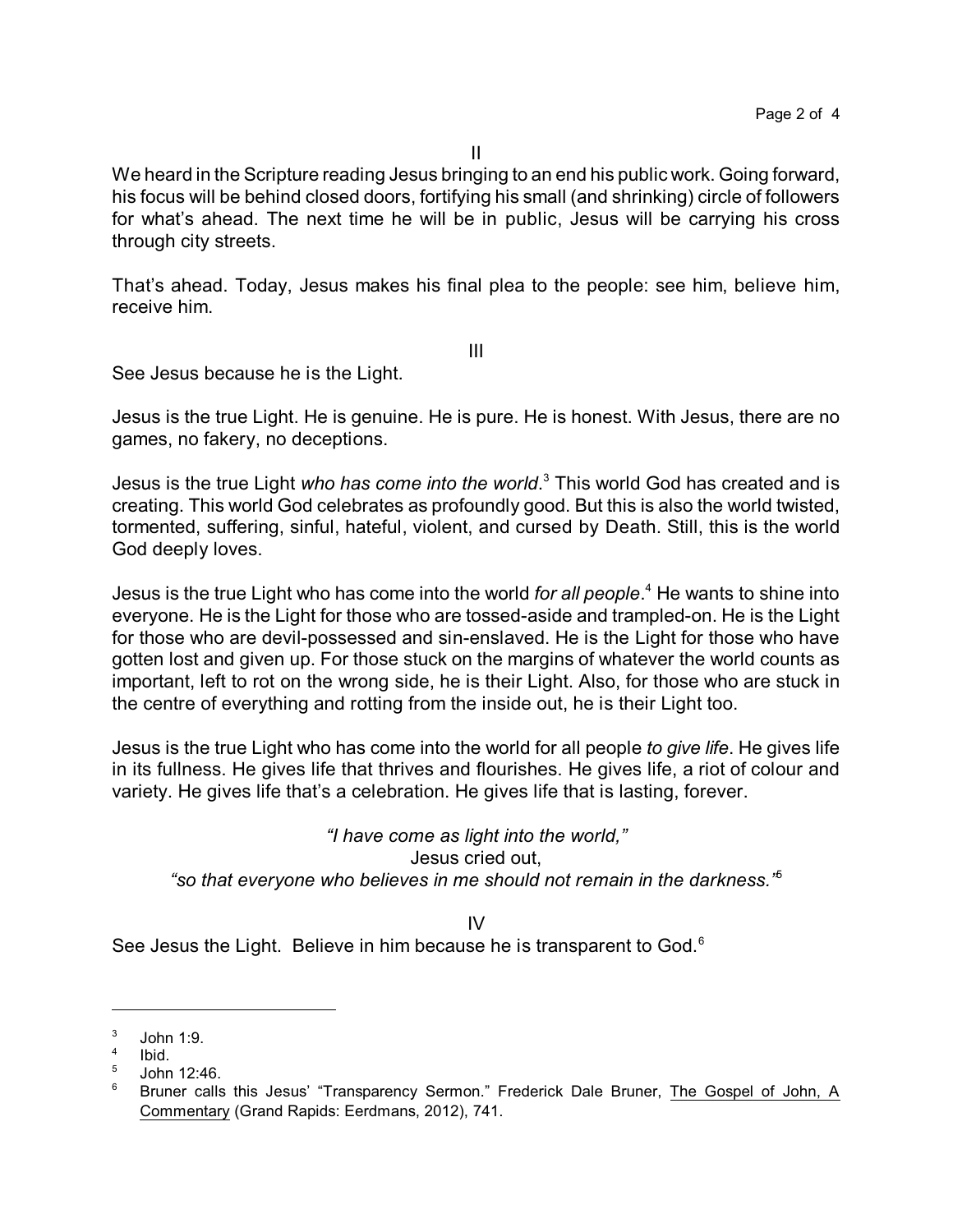*"Whoever believes in me doesn't believe in me."* Jesus cried out*, "but in the one who sent me. "Whoever sees me sees the one who sent me. . . . Whatever I say is just as the Father has said to me."*<sup>7</sup>

A transparent material lets light pass through. A brick wall is not transparent. Some windows, like maybe in your bathroom are translucent. They let light through, and distort it so you can't see the details of the person in the shower. Most windows are transparent. They let the light shine through so you can see what is on the other side. No window is perfectly transparent, though. There is always some distortion. Even without a window, the air molecules between us slightly distort how I see you, (as do my weakening eyes).

Something that is perfectly transparent would let you look through and see what's on the other side as it really is.

Jesus is perfectly transparent to God. When Jesus speaks, we hear what God says. When Jesus does something, we see God in action.<sup>8</sup>

Jesus is God's love for the world. God did not send a messenger. God did not send yet another prophet. God did not leave a note. God came in person. God the Father sent God the Son who delighted to come.<sup>9</sup>

So when you listen to Jesus, you are listening to God. When you trust him, you are trusting God. When you follow him, you are following God. When you love him, you are loving God.

You are loving God, who you know loves you, because Jesus showed this love for you.

 $\overline{V}$ 

See Jesus; he is the Lielieve in him; he is fully transparent to God.

Receive him. Do not close your eyes to the Light and stay stuck in darkness.

*"If people hear my words and do not keep them,"* Jesus cried out, *"I don't judge them. I did not come to judge the world but to save it. Whoever rejects me and does not receive my words will be judged at the last day by the word I have spoken.*<sup>10</sup>

<sup>7</sup> John 12:44-45, 50b.

<sup>8</sup> Bruner, 741.

<sup>&</sup>lt;sup>9</sup> N. T. Wright, John for Everyone, Part 2 (Louisville: Westminster John Knox, 2004), 40.<br><sup>10</sup> Iohn 12:47.48

<sup>10</sup> John 12:47-48.